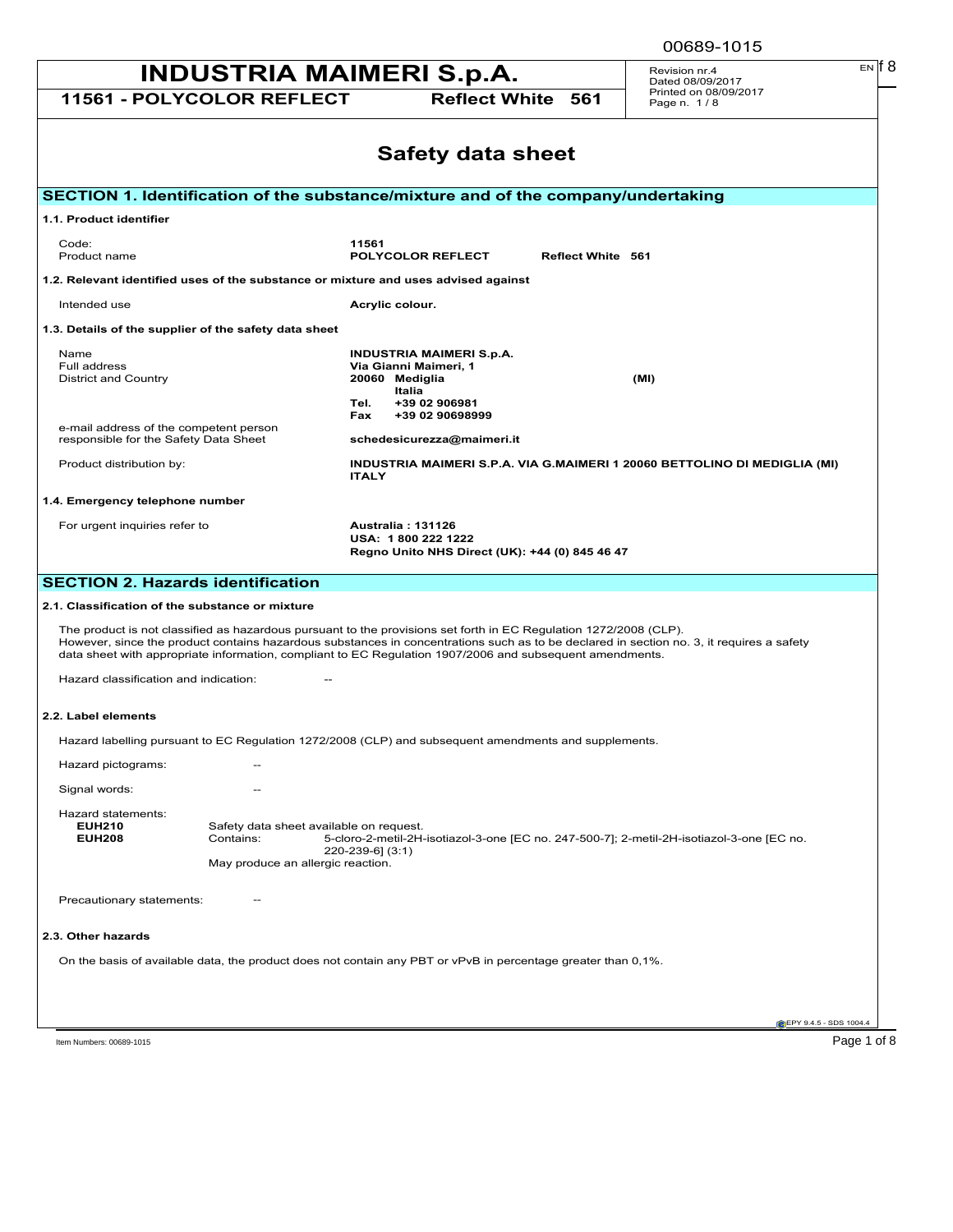**11561 - POLYCOLOR REFLECT Reflect White 561**

EN

**SECTION 3. Composition/information on ingredients**

**3.1. Substances**

Information not relevant

#### **3.2. Mixtures**

**Contains:**

**Identification x = Conc. % Classification 1272/2008 (CLP)**

**5-cloro-2-metil-2H-isotiazol-3-one [EC no. 247-500-7]; 2-metil-2H-isotiazol-3-one [EC no. 220-239-6] (3:1)** *CAS 55965-84-9* 0 ≤ x < 0,0015 Acute Tox. 3 H301, Acute Tox. 3 H311, Acute Tox. 3 H331, Skin Corr. 1B H314, Skin Sens. 1 H317, Aquatic Acute 1 H400 M=1, Aquatic Chronic 1 H410 M=1

*EC INDEX 613-167-00-5*

The full wording of hazard (H) phrases is given in section 16 of the sheet.

## **SECTION 4. First aid measures**

#### **4.1. Description of first aid measures**

EYES: Remove contact lenses, if present. Wash immediately with plenty of water for at least 30-60 minutes, opening the eyelids fully. Get medical advice/attention.

SKIN: Remove contaminated clothing. Rinse skin with a shower immediately. Get medical advice/attention.

INGESTION: Have the subject drink as much water as possible. Get medical advice/attention. Do not induce vomiting unless explicitly authorised by a doctor.

INHALATION: Get medical advice/attention immediately. Remove victim to fresh air, away from the accident scene. If the subject stops breathing, administer artificial respiration. Take suitable precautions for rescue workers.

#### **4.2. Most important symptoms and effects, both acute and delayed**

Specific information on symptoms and effects caused by the product are unknown.

**4.3. Indication of any immediate medical attention and special treatment needed**

Information not available

### **SECTION 5. Firefighting measures**

#### **5.1. Extinguishing media**

SUITABLE EXTINGUISHING EQUIPMENT

Extinguishing substances are: carbon dioxide and chemical powder. For product loss or leakage that has not caught fire, water spray can be used to disperse flammable vapours and protect those trying to stem the leak. UNSUITABLE EXTINGUISHING EQUIPMENT

Do not use jets of water.

Water is not effective for putting out fires but can be used to cool containers exposed to flames to prevent explosions.

#### **5.2. Special hazards arising from the substance or mixture**

HAZARDS CAUSED BY EXPOSURE IN THE EVENT OF FIRE If large quantities of the product are involved in a fire, they can make it considerably worse. Do not breathe combustion products.

#### **5.3. Advice for firefighters**

GENERAL INFORMATION

In the case of fire, use jets of water to cool the containers to prevent the risk of explosions (product decomposition and excess pressure) and the development of substances potentially hazardous for health. Always wear full fire prevention gear. Remove all containers containing the product from the fire, if it is safe to do so.

SPECIAL PROTECTIVE EQUIPMENT FOR FIRE-FIGHTERS

Normal fire fighting clothing i.e. fire kit (BS EN 469), gloves (BS EN 659) and boots (HO specification A29 and A30) in combination with

**EPY 9.4.5 - SDS 1004.**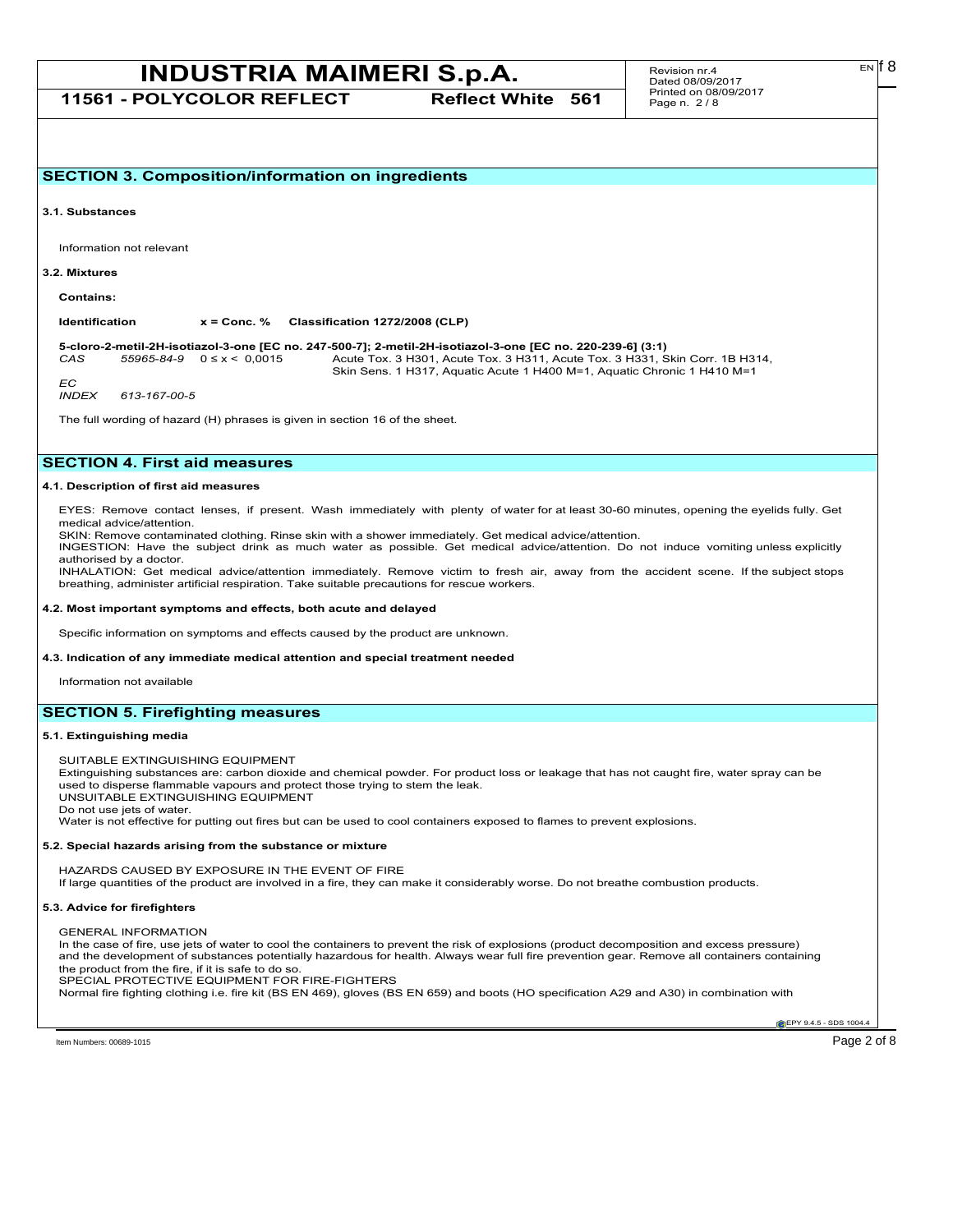**11561 - POLYCOLOR REFLECT Reflect White 561**

self-contained open circuit positive pressure compressed air breathing apparatus (BS EN 137).

## **SECTION 6. Accidental release measures**

## **6.1. Personal precautions, protective equipment and emergency procedures**

Block the leakage if there is no hazard.

Wear suitable protective equipment (including personal protective equipment referred to under Section 8 of the safety data sheet) to prevent any contamination of skin, eyes and personal clothing. These indications apply for both processing staff and those involved in emergency procedures.

## **6.2. Environmental precautions**

The product must not penetrate into the sewer system or come into contact with surface water or ground water.

## **6.3. Methods and material for containment and cleaning up**

Collect the leaked product into a suitable container. If the product is flammable, use explosion-proof equipment. Evaluate the compatibility of the container to be used, by checking section 10. Absorb the remainder with inert absorbent material. Make sure the leakage site is well aired. Contaminated material should be disposed of in compliance with the provisions set forth in point 13.

## **6.4. Reference to other sections**

Any information on personal protection and disposal is given in sections 8 and 13.

# **SECTION 7. Handling and storage**

## **7.1. Precautions for safe handling**

Before handling the product, consult all the other sections of this material safety data sheet. Avoid leakage of the product into the environment. Do not eat, drink or smoke during use. Remove any contaminated clothes and personal protective equipment before entering places in which people eat.

## **7.2. Conditions for safe storage, including any incompatibilities**

Store only in the original container. Store the containers sealed, in a well ventilated place, away from direct sunlight. Keep containers away from any incompatible materials, see section 10 for details.

#### **7.3. Specific end use(s)**

Information not available

## **SECTION 8. Exposure controls/personal protection**

#### **8.1. Control parameters**

Information not available

#### **8.2. Exposure controls**

As the use of adequate technical equipment must always take priority over personal protective equipment, make sure that the workplace is well aired through effective local aspiration. When choosing personal protective equipment, ask your chemical substance supplier for advice. Personal protective equipment must be CE marked, showing that it complies with applicable standards. HAND PROTECTION Protect hands with category III work gloves (see standard EN 374). The following should be considered when choosing work glove material: compatibility, degradation, failure time and permeability. The work gloves' resistance to chemical agents should be checked before use, as it can be unpredictable. The gloves' wear time depends on the duration and type of use. SKIN PROTECTION Wear category I professional long-sleeved overalls and safety footwear (see Directive 89/686/EEC and standard EN ISO 20344). Wash body with soap and water after removing protective clothing. EYE PROTECTION Wear airtight protective goggles (see standard EN 166). RESPIRATORY PROTECTION If the threshold value (e.g. TLV-TWA) is exceeded for the substance or one of the substances present in the product, use a mask with a

Item Numbers: 00689-1015 Page 3 of 8

**EPY 9.4.5 - SDS 1004.**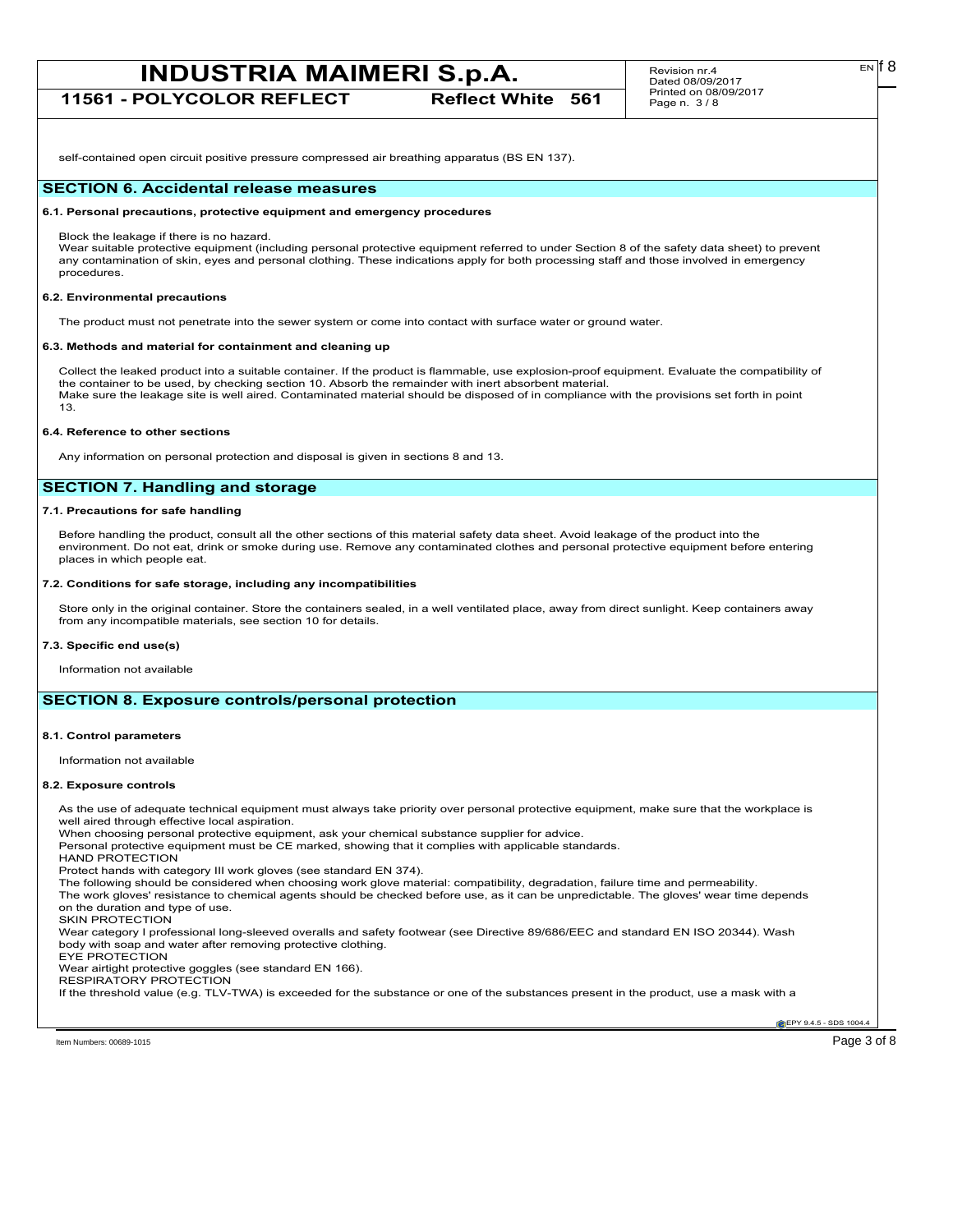**11561 - POLYCOLOR REFLECT Reflect White 561**

Revision nr.4 Dated 08/09/2017 Printed on 08/09/2017 Page n. 4 / 8

## **SECTION 8. Exposure controls/personal protection** ... / >>

type B filter whose class (1, 2 or 3) must be chosen according to the limit of use concentration. (see standard EN 14387). In the presence of gases or vapours of various kinds and/or gases or vapours containing particulate (aerosol sprays, fumes, mists, etc.) combined filters are required.

Respiratory protection devices must be used if the technical measures adopted are not suitable for restricting the worker's exposure to the threshold values considered. The protection provided by masks is in any case limited.

If the substance considered is odourless or its olfactory threshold is higher than the corresponding TLV-TWA and in the case of an emergency, wear open-circuit compressed air breathing apparatus (in compliance with standard EN 137) or external air-intake breathing apparatus (in compliance with standard EN 138). For a correct choice of respiratory protection device, see standard EN 529. ENVIRONMENTAL EXPOSURE CONTROLS

The emissions generated by manufacturing processes, including those generated by ventilation equipment, should be checked to ensure compliance with environmental standards.

## **SECTION 9. Physical and chemical properties**

#### **9.1. Information on basic physical and chemical properties**

|        | paste                        |
|--------|------------------------------|
|        | Not available                |
|        | <b>SLIGHTLY AMMONIA</b>      |
|        | Not available                |
|        | Not available                |
|        | Not available                |
|        | Not available                |
|        | Not available                |
| $\geq$ | °C<br>60                     |
|        | Not available                |
|        | Not available                |
|        | Not available                |
|        | Not available                |
|        | Not available                |
|        | Not available                |
|        | Not available                |
|        | Not available                |
|        | Not available                |
|        | INSOLUBLE, DILUTE WITH WATER |
|        | Not available                |
|        | Not available                |
|        | Not available                |
|        | Not available                |
|        | Not available                |
|        | Not available                |
|        |                              |

#### **9.2. Other information**

Total solids  $\{0\}$  15,75 %

# **SECTION 10. Stability and reactivity**

## **10.1. Reactivity**

There are no particular risks of reaction with other substances in normal conditions of use.

## **10.2. Chemical stability**

The product is stable in normal conditions of use and storage.

### **10.3. Possibility of hazardous reactions**

No hazardous reactions are foreseeable in normal conditions of use and storage.

#### **10.4. Conditions to avoid**

None in particular. However the usual precautions used for chemical products should be respected.

#### **10.5. Incompatible materials**

Information not available

**EPY 9.4.5 - SDS 1004** 

Item Numbers: 00689-1015 Page 4 of 8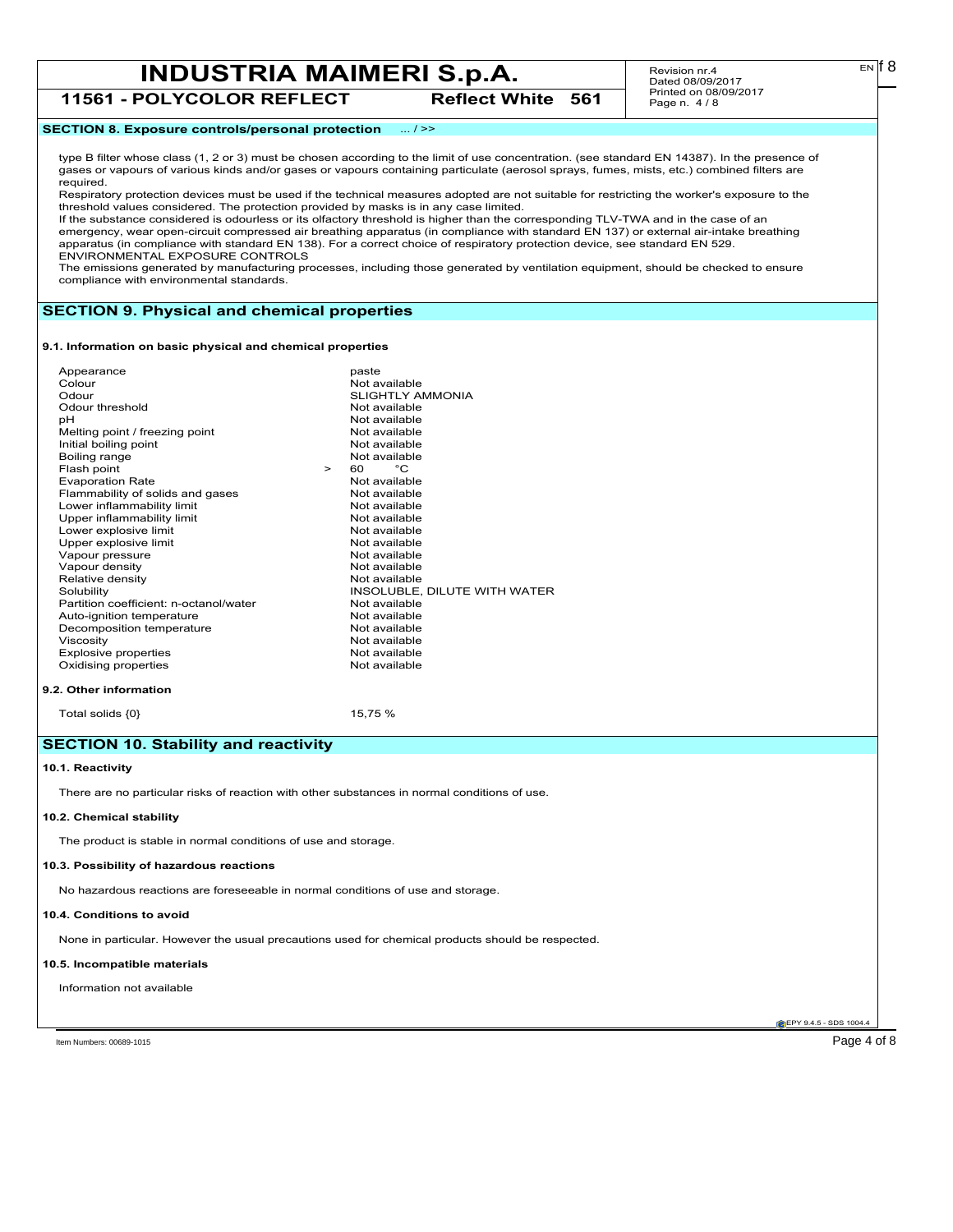**11561 - POLYCOLOR REFLECT Reflect White 561**

#### Revision nr.4 Dated 08/09/2017 Printed on 08/09/2017 Page n. 5 / 8

**SECTION 10. Stability and reactivity** ... / >>

# **10.6. Hazardous decomposition products**

Information not available

# **SECTION 11. Toxicological information**

In the absence of experimental data for the product itself, health hazards are evaluated according to the properties of the substances it contains, using the criteria specified in the applicable regulation for classification. It is therefore necessary to take into account the concentration of the individual hazardous substances indicated in section 3, to evaluate the toxicological effects of exposure to the product.

## **11.1. Information on toxicological effects**

Metabolism, toxicokinetics, mechanism of action and other information

Information not available

Information on likely routes of exposure

Information not available

Delayed and immediate effects as well as chronic effects from short and long-term exposure

Information not available

Interactive effects

Information not available

ACUTE TOXICITY

LC50 (Inhalation) of the mixture: Not classified (no significant component)<br>
LD50 (Oral) of the mixture: Not classified (no significant component) LD50 (Oral) of the mixture: Not classified (no significant component)<br>
LD50 (Dermal) of the mixture: Not classified (no significant component) Not classified (no significant component)

#### SKIN CORROSION / IRRITATION

Does not meet the classification criteria for this hazard class

SERIOUS EYE DAMAGE / IRRITATION

Does not meet the classification criteria for this hazard class

RESPIRATORY OR SKIN SENSITISATION

May produce an allergic reaction. Contains:

5-cloro-2-metil-2H-isotiazol-3-one [EC no. 247-500-7]; 2-metil-2H-isotiazol-3-one [EC no. 220-239-6] (3:1)

GERM CELL MUTAGENICITY

Does not meet the classification criteria for this hazard class

### CARCINOGENICITY

Does not meet the classification criteria for this hazard class

#### REPRODUCTIVE TOXICITY

Does not meet the classification criteria for this hazard class

### STOT - SINGLE EXPOSURE

Does not meet the classification criteria for this hazard class

## STOT - REPEATED EXPOSURE

Does not meet the classification criteria for this hazard class

**EPY 9.4.5 - SDS 1004** 

Item Numbers: 00689-1015 Page 5 of 8

EN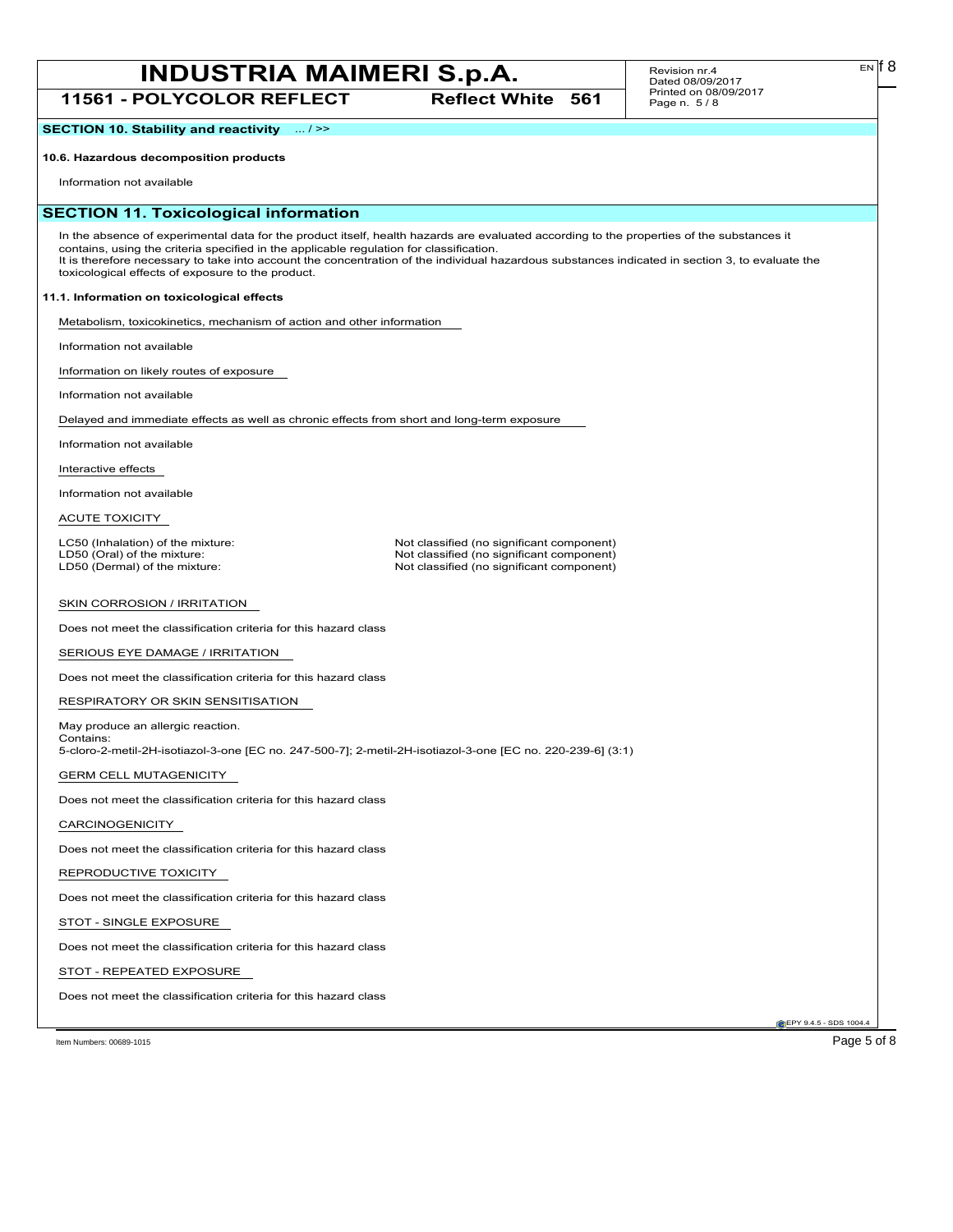**11561 - POLYCOLOR REFLECT Reflect White 561**

#### Revision nr.4 Dated 08/09/2017 Printed on 08/09/2017 Page n. 6 / 8

## **SECTION 11. Toxicological information** ... / >>

## ASPIRATION HAZARD

Does not meet the classification criteria for this hazard class

## **SECTION 12. Ecological information**

No specific data are available for this product. Handle it according to good working practices. Avoid littering. Do not contaminate soil and waterways. Inform the competent authorities, should the product reach waterways or contaminate soil or vegetation. Please take all the proper measures to reduce harmful effects on aquifers.

#### **12.1. Toxicity**

Information not available

#### **12.2. Persistence and degradability**

Information not available

#### **12.3. Bioaccumulative potential**

Information not available

#### **12.4. Mobility in soil**

Information not available

#### **12.5. Results of PBT and vPvB assessment**

On the basis of available data, the product does not contain any PBT or vPvB in percentage greater than 0,1%.

#### **12.6. Other adverse effects**

Information not available

## **SECTION 13. Disposal considerations**

## **13.1. Waste treatment methods**

Reuse, when possible. Neat product residues should be considered special non-hazardous waste. Disposal must be performed through an authorised waste management firm, in compliance with national and local regulations. CONTAMINATED PACKAGING

Contaminated packaging must be recovered or disposed of in compliance with national waste management regulations.

## **SECTION 14. Transport information**

The product is not dangerous under current provisions of the Code of International Carriage of Dangerous Goods by Road (ADR) and by Rail (RID), of the International Maritime Dangerous Goods Code (IMDG), and of the International Air Transport Association (IATA) regulations.

## **14.1. UN number**

Not applicable

## **14.2. UN proper shipping name**

Not applicable

### **14.3. Transport hazard class(es)**

Not applicable

#### **14.4. Packing group**

Not applicable

**EPY 9.4.5 - SDS 1004** 

Item Numbers: 00689-1015 Page 6 of 8

EN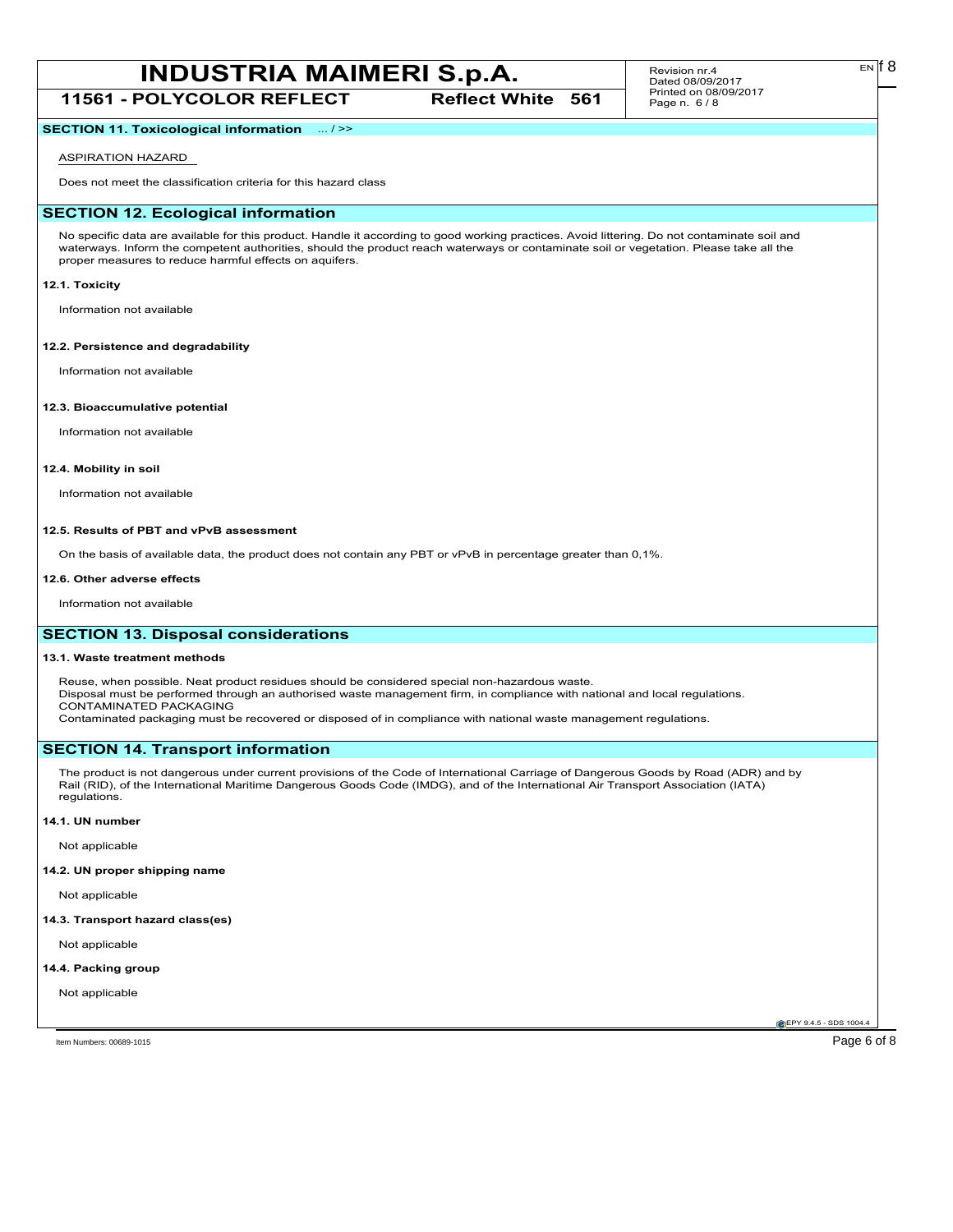**11561 - POLYCOLOR REFLECT Reflect White 561**

**SECTION 14. Transport information** ... / >>

**14.5. Environmental hazards**

Not applicable

**14.6. Special precautions for user**

Not applicable

**14.7. Transport in bulk according to Annex II of Marpol and the IBC Code**

Information not relevant

## **SECTION 15. Regulatory information**

## **15.1. Safety, health and environmental regulations/legislation specific for the substance or mixture**

Seveso Category - Directive 2012/18/EC: None

Restrictions relating to the product or contained substances pursuant to Annex XVII to EC Regulation 1907/2006 **None** 

Substances in Candidate List (Art. 59 REACH)

On the basis of available data, the product does not contain any SVHC in percentage greater than 0,1%.

Substances subject to authorisarion (Annex XIV REACH) **None** 

Substances subject to exportation reporting pursuant to (EC) Reg. 649/2012: **None** 

Substances subject to the Rotterdam Convention:

**None** 

Substances subject to the Stockholm Convention: None

Healthcare controls Information not available

### **15.2. Chemical safety assessment**

No chemical safety assessment has been processed for the mixture and the substances it contains.

## **SECTION 16. Other information**

Text of hazard (H) indications mentioned in section 2-3 of the sheet:

| Acute Tox. 3             | Acute toxicity, category 3                                         |
|--------------------------|--------------------------------------------------------------------|
| Skin Corr. 1B            | Skin corrosion, category 1B                                        |
| Skin Sens. 1             | Skin sensitization, category 1                                     |
| <b>Aquatic Acute 1</b>   | Hazardous to the aquatic environment, acute toxicity, category 1   |
| <b>Aquatic Chronic 1</b> | Hazardous to the aquatic environment, chronic toxicity, category 1 |
| H301                     | Toxic if swallowed.                                                |
| H311                     | Toxic in contact with skin.                                        |
| H331                     | Toxic if inhaled.                                                  |
| H314                     | Causes severe skin burns and eye damage.                           |
|                          |                                                                    |
| H317                     | May cause an allergic skin reaction.                               |
| H400                     | Very toxic to aquatic life.                                        |
| H410                     | Very toxic to aquatic life with long lasting effects.              |
| <b>EUH210</b>            | Safety data sheet available on request.                            |

LEGEND:

- ADR: European Agreement concerning the carriage of Dangerous goods by Road

- CAS NUMBER: Chemical Abstract Service Number

- CE50: Effective concentration (required to induce a 50% effect)
- CE NUMBER: Identifier in ESIS (European archive of existing substances) - CLP: EC Regulation 1272/2008

**EPY 9.4.5 - SDS 1004** 

Item Numbers: 00689-1015  $\sim$  Page 7 of 8  $\sim$ 

 $E<sub>N</sub>$  if 8